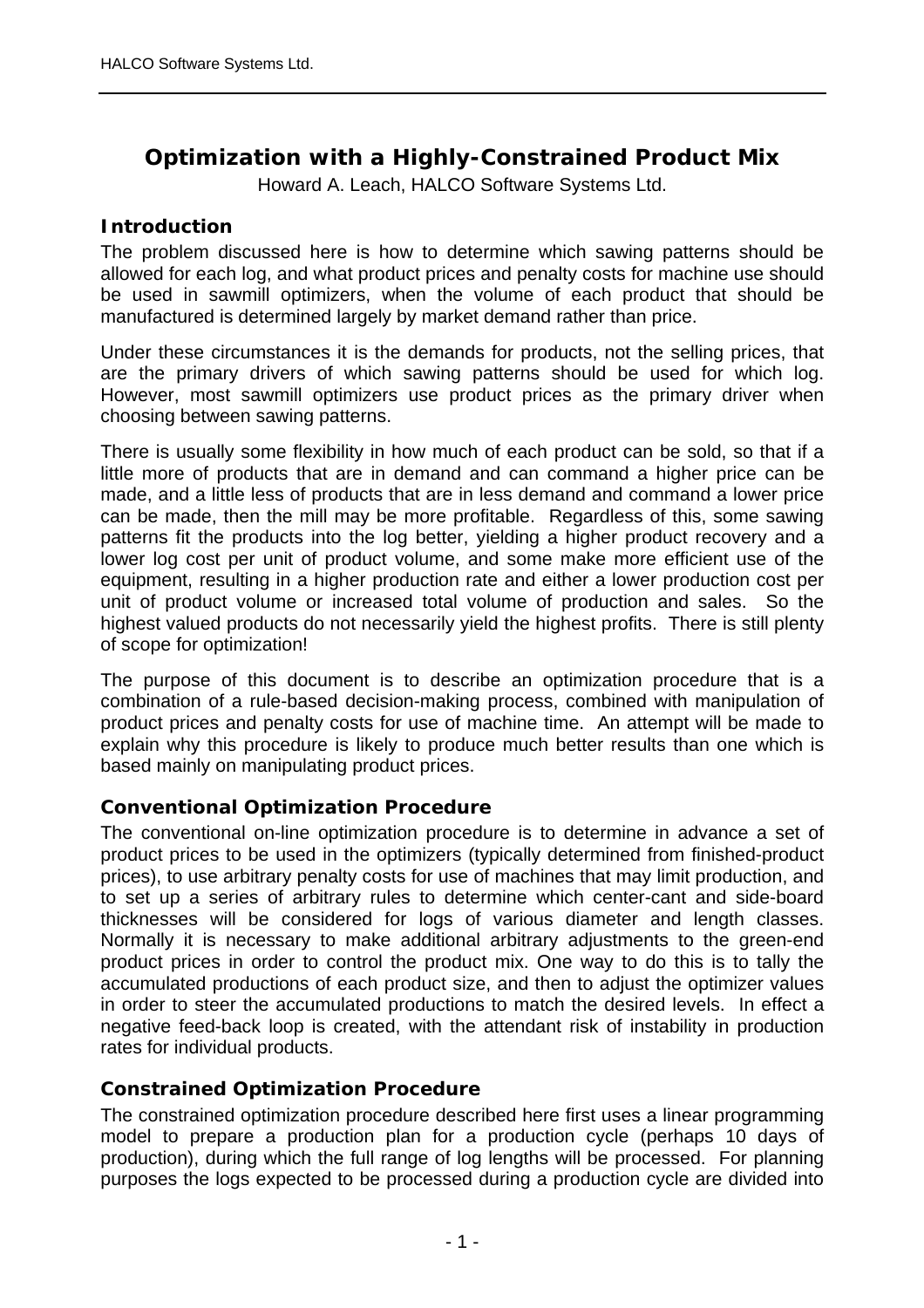diameter, length and possibly quality classes, and the expected product yields and machine-time requirements for each log class processed with all possible sawing patterns are calculated in advance. The linear program is then be used to determine:

- which pattern or combination of patterns should be used for each log class (length, diameter and quality class),
- the product mix expected to be produced from each log class,
- the marginal breakeven values of each rough green product,
- the marginal costs of time on each green- and dry-end machine,
- the expected total production of each product.

The production is constrained in the model to match the product requirements and the capacities of the various green- and dry-end machines.

An automated iterative procedure is used to fine-tune the marginal breakeven values to be used in the optimizers to obtain an improved solution.

The problem with this, by itself, is that not enough is known in advance, before each log is scanned, to determine exactly what products and machine time requirements will result when a log is sawn by a particular pattern. So there is plenty of scope for an online optimizer to improve on the pre-calculated sawing decisions on a log-by-log basis.

However, in a conventional implementation, the on-line optimizer does not know what logs are expected to be "coming down the pipe". Some log classes required to meet certain "hard-to-make" products may be in short supply. So the only way to prevent these log classes from being used to make "easy-to-make" products is to implement some rule-based procedure. This is done by specifying to the on-line optimizer, in advance, the product mix expected from each log class, the sawing patterns that are candidates for that log class, and the marginal breakeven values for products and machine time, as calculated by the linear program.

Then, in order to match the product mix, the on-line optimizer needs to use the values and machine costs in its optimization (of rotation, log alignment, pattern offsets, sideboard "fill", and gang offset) to calculate the product yields, machine-time requirements and total value for each candidate sawing pattern. The optimizer would then exclude solutions whose value differs from the maximum-value solution by more than a pre-determined amount. Then it must select from the remaining patterns the one that will make the maximum contribution to closing the gap between the accumulated production for that log class and the desired production assigned by the linear programming model for that class.

#### **Why is the constrained optimization procedure superior to the conventional method?**

1. The product-mix matching procedure proposed for the on-line optimizer in the constrained optimization procedure has been used for bucking optimizers, and at least one primary breakdown installation, and is known to work very well indeed.

2. There are theoretical reasons why the constrained procedure's rule-based method, combined with values for products and costs for machine time, should work better than a value-based feed-back loop.